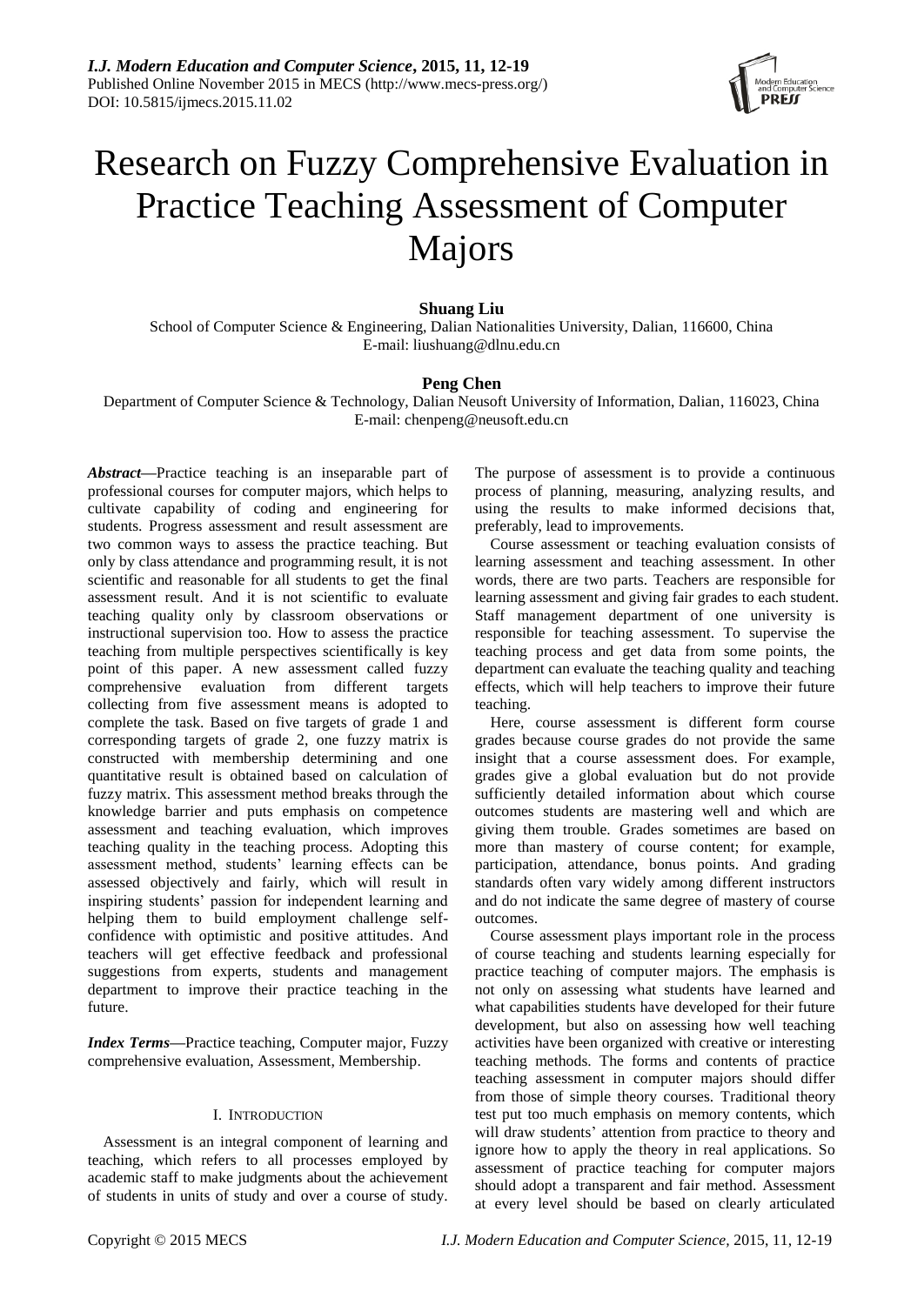criteria, and all teaching design should be based on eliciting principle in step-by-step mode. Decisions about the grades awarded to students for units of study and pieces of assessment should be based on the attainment of those criteria at stated achievement standards.

Based on analysis of disadvantages in original course assessment and reference of good experiences of other universities and our practice experiences, one reform for practice teaching assessment of computer majors is put forward. Then detailed implementation for this assessment method is introduced. And one example of fuzzy comprehensive evaluation for practice teaching of computer majors is given to illustrate the evaluation process. At last, some conclusions and suggestions are given in the final part of the paper.

#### II. REASONS FOR REFORM

### *A. Disadvantages of The Original Assessment Method*

There are many practice teaching courses in our teaching schedule such as Java project training, C programming practice, object-oriented programming practice, Database and information management project training and so on [1, 2]. The learning assessment for these practice teaching courses is called progress assessment. The assessment consists of three parts. The first part is class attendance and class performance. The second part is practical ability, problems analysis and solving ability, innovation ability students have learned from the course. The third part is final acceptance check and final report. There are five grades students will get for their practice teaching, which are excellent, good, medium, pass and fail. Although the assessment has been practiced for almost ten years, there are some disadvantages as follows. The assessment is a simple method. Teachers play the absolute role in assessing students. They decide whether a student is excellent or not based on what they knew. Sometimes it may be some wrong conclusions. If peer review from industry experts and other students and self-evaluation are also considered as one part of the assessment, the final assessment result will be more fair and scientific. Moreover, assessments may be not giving students the opportunity to demonstrate the knowledge and skill. The assessments may be not feasible for both teachers and students. The workload teachers are planning may be not reasonable, strategically placed and sustainable. Without feedback from experts and students, practice teaching will not be improved to encourage students to move on.

#### *B. Some Experiences and References*

Many universities have set practice teaching courses for students with computer majors to improve their engineering capability and working competence. For example, some of them adopted ability cultivation centered evaluation method to manage the whole training and teaching process for practice teaching course. Some of them designed 4 targets of level 1 and 14 targets of level 2 to be input as analytic hierarchy process and

assessed the whole practice teaching with capability requirements of students needed in the future [3]. Some of them tried to combine online test and plagiarism detection to assess the courses of programming [4].

What is a good assessment? It is an open problem. In McMillan's point of view, good assessment enhances instruction and influences student motivation and learning based on separate but related principles of measurement evidence and evaluation. And Good assessment is fair, ethical, efficient and feasible using multiple methods and appropriately incorporating technology. So a good assessment design is crucial to the teaching quality and learning effects of one course.

Teaching performance evaluation is one of the effective means to improve teaching quality and plays an important role in strengthening management of higher education institutions [5]. Many researchers have done related work on teaching evaluation [6-13]. For example, some data mining technologies were applied into the evaluation of the teaching quality. Ref. [8] used a decision tree for teaching quality evaluation of colleges with the purpose of improving the teaching levels of teachers. Ref. [9] adopted a support vector machine with default and chosen parameters to enhance the evaluation accuracy. Ref. [10] applied rough set to get the information of the teaching quality and employment status of colleges and universities. The relevant rules were analyzed and the evaluation model was established, which can improve the evaluation better.

Fuzzy comprehensive evaluation method is a mathematical method to comprehensively evaluate things that are not easy to be clearly defined in the real world by using the thinking and methods of fuzzy mathematics [14]. Some researchers have done application of fuzzy comprehensive evaluation in teaching evaluation [5, 15- 19]. For example, ref. [16] proposed a novel framework for evaluating teaching performance based on the combination of fuzzy AHP and fuzzy comprehensive evaluation method. The new evaluation method determined the factors and sub-factors in the evaluation index system, and then calculated the factor and subfactor weights by the extent analysis fuzzy AHP method. Ref. [5] used a case application to illustrate the presented framework for teaching performance evaluation based on fuzzy AHP and fuzzy comprehensive evaluation methods.

# *C. Reform Goals*

To assess practice teaching for computer majors fairly and scientifically from multiple perspectives, one assessment reform is adopted in one of our practice teaching course namely as Java project training. Purpose of this reform is to check the whole teaching and learning process from minute to minute as much as module to module. Evaluation is not the aim, but a way of attracting students' interests and attention to the teaching process and promoting teachers to improve the teaching quality. We tried to change the evaluation process to improving students learning abilities and improving practical abilities. By the assessing process, some pressures are put on students to complete the project, and students will find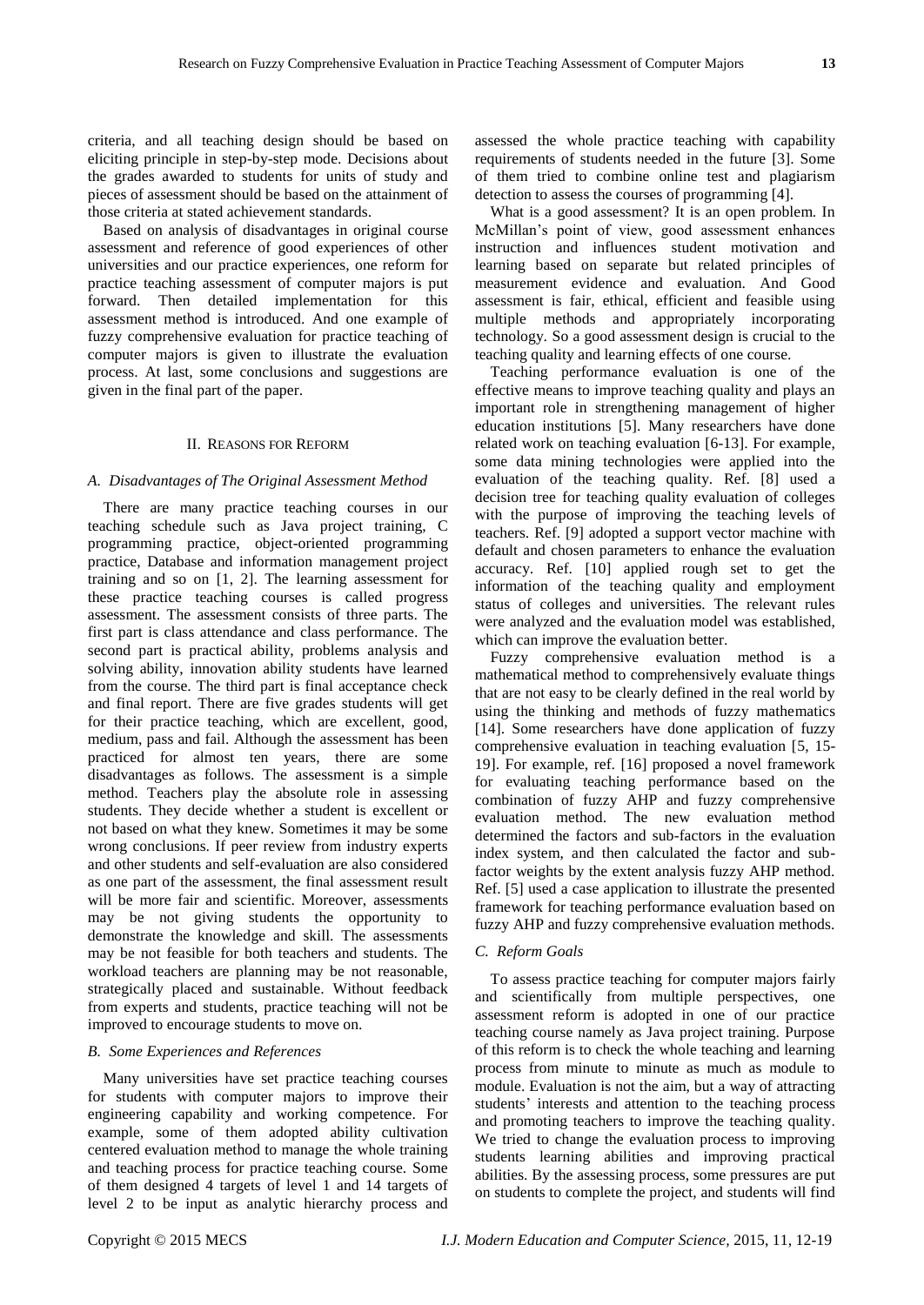it difficult to fulfill all tasks perfectly. They will try their best to study hard and cooperate with other members of the team to do well in the learning process. By collecting data from five data source, or five assessment perspectives, one mathematical tool so-called fuzzy comprehensive evaluation is adopted to get the final assessment result.

Features of this assessment are diversified forms, allround contents and full process control. With supervision of the whole teaching process and learning process online by experts and management department online, teachers will learn what knowledge points should be strengthened and what teaching activities should be adopted to improve the teaching quality. With combination of knowledge test and competence check, this assessment considers coding, competition, discussion, peer review, self-evaluation, and project presentation together. This reform encourages students to show what they have completed to experts and other students to fulfill their values. Students will learn to face difficulties with optimistic attitudes and build their self-confidence in their future job-hunting.

#### III. IMPLEMENTATION OF ASSESSMENT REFORM

To complete one practice teaching, teacher teams first design a teaching plan based on requirements of software industry. Then teacher teams prepare hardware and software environments for the practice teaching. When implementing the teaching plan, some experts and teaching supervisors are invited to involve in the evaluation process for teachers and students. Based on review result of teachers, students and experts, a teacher gives the final assessment result for each student. Based on indicators set in the process of teaching implementation, evaluation result is obtained based on fuzzy comprehensive evaluation method.



Fig.1. Teaching process with evaluation.

Based on feedback and suggestions, a teacher will have a good grasp of the practice teaching. Teacher teams will work together to improve teaching contents, teaching methods or assessing method based on feedback from students and experts and evaluation result. Teaching process and corresponding evaluation process are shown in Fig. 1.

In this process, students are required to be divided into groups to complete one project with all deliverables of each milestone in a software lifecycle. At the same time, students can evaluate achievements of other teams and evaluate their teachers. Experts are required to review milestone deliverables of different students groups, giving professional suggestions for teachers to improve teaching and students to improve working and providing solutions for problems students are facing.

The evaluation or assessment is carried out in the whole teaching process as a cycle, which is shown in Fig.2.



Fig.2. Evaluation process within a cycle.

Assessment data or indicator data set comes from the following teaching activities.

(1) Releasing milestone achievements online over the whole course. In each milestone of the project development, each team is required to release their achievements or deliverables for other students, teachers and experts to review online. Online release is not only one way to put working pressure on students, but one way to avoid coding copy from others. All students will review what other teams have done on the Internet. So they will feel awkward if they only complete a little or copy from other teams. They will try their best to fulfill each task teachers have arranged. Here, reviewers include students, teachers and experts. Students will learn from others and get some working pressure. The review process also provides students with frequent, informal opportunities to re-think and revise their achievements. Teachers will evaluate each team fairly by comparing different teams. Review experts come from the industries, software companies and some excellent graduates of our university. These experts will give professional suggestions for students to improve their working achievements. Sometimes there may be some errors in students working process. If the experts find out these errors or mistakes, students will learn from mistakes, which lead to ongoing improvement in future understanding.

(2) Encouraging students' teams to join in the competition, write papers or apply the patents. Software development is a team work. Cooperation is very important for every member belonging to one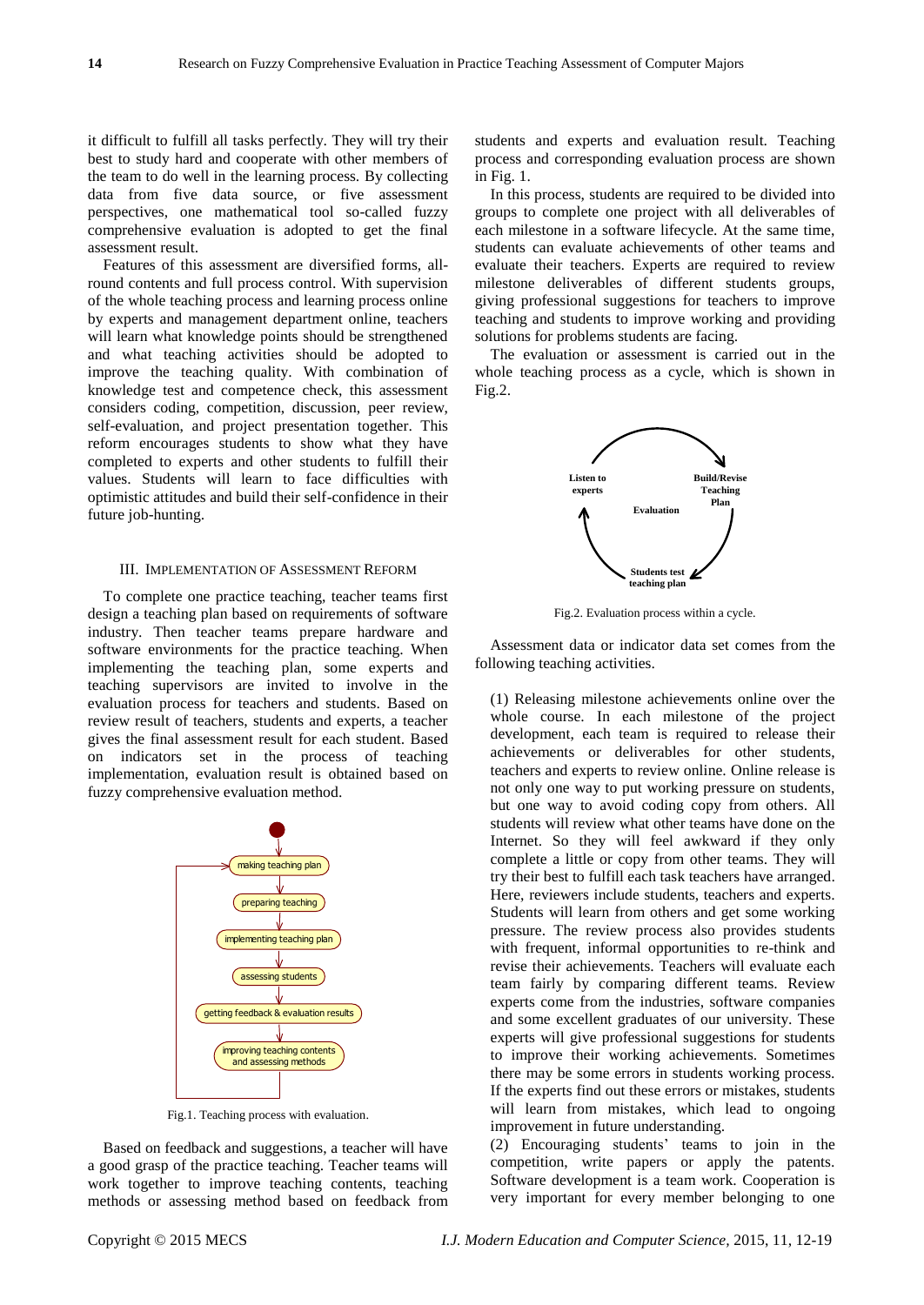team. Without cooperation and communication, it is hardly for a team to complete any task. So each team is encouraged to work together to complete every difficult task. For example, there are many programming competitions of provincial level, national level or international level. If one team members feel they are able to compete in these competitions, they can fulfill the project perfectly and participate in the competitions. If one team members are interested in writing an academic paper or summarizing what they have done in the project, they can submit the paper to one journal. If one team members consider the innovation points of their project is enough to apply for a patent, they can write the applications to apply for it. Each expansion of the project is one training and learning process for students to practice a lot.

(3) Debating and presenting in each milestone in the lifecycle of the project. Each software has a life cycle from requirements analysis, architectural design, detailed design, coding, testing, integrating and deploying. To complete one software, each member should complete his or her own works to ensure complete the whole project. Each member should report his or her work to the team every day to make sure the progress has been made day by day. If there are some difficulties, the whole team will work together to solve the problems. There are some milestones for each team to complete and present their achievements to teachers and other students. Milestone debating or presentation is done by all team members. Each member is responsible for his or her work. By milestone presentation, teachers will know the progress the team has made and know some mistakes or problems students have not paid attention to. Presentation is also a chance of practicing communication with others and expressing himself or herself clearly and logically.

(4) Online testing. For basic academic knowledge, test is a good way to test whether students have mastered. Online test is very simple for students and teachers to finish. These knowledge points are also very important for job interview or further education. Online testing is also one way to lighten burden of teachers. With reviewing online scores students gained, experts and supervisors can also know about students learning and teachers teaching.

(5) Discussing technology and brain storm in team conference. Each team will have a conference each day to discuss the project. Team leader will know what they have finished and what they need to keep up with the time schedule. There are some technology discussions and problems they faced in the project. Some members will have suggestions or solutions for the problems. For a new problem, brain storm is a good way to get the solution or the new idea.

By collecting data from these teaching and learning activities, our assessment is completed by adoption of fuzzy comprehensive evaluation. Fuzzy comprehensive evaluation is a widely applied research method in decision making, which is able to deal with uncertain, imprecise and vague variables. With fuzzy comprehensive evaluation method, assessment of practice teaching is more scientific comparing to traditional methods, which is discussed in detail in the following section.

### IV. EXAMPLE OF FUZZY COMPREHENSIVE EVALUATION FOR PRACTICE TEACHING OF COMPUTER MAJORS

Fuzzy comprehensive evaluation utilized the comprehensive assessment model of fuzzy mathematics to evaluate the teaching quality indices, and drew a conclusion. The key of fuzzy comprehensive evaluation is to confirm the factor sets and construct reasonably a matrix of fuzzy evaluation [20].

#### *A. Five Indicators*

Here, one example of fuzzy comprehensive evaluation for practice teaching of computer majors is given to show detailed evaluation process. The assessment system consists of five indicators with two level is shown in Fig.3. These indicators are a little different from what we have discussed in Section III because we need concrete data to be input of fuzzy comprehensive evaluation. These data are categorized into five classes as  $u_1, u_2, u_3, u_4, u_5$ .



Fig.3. Evaluation index system for practice teaching of computer majors.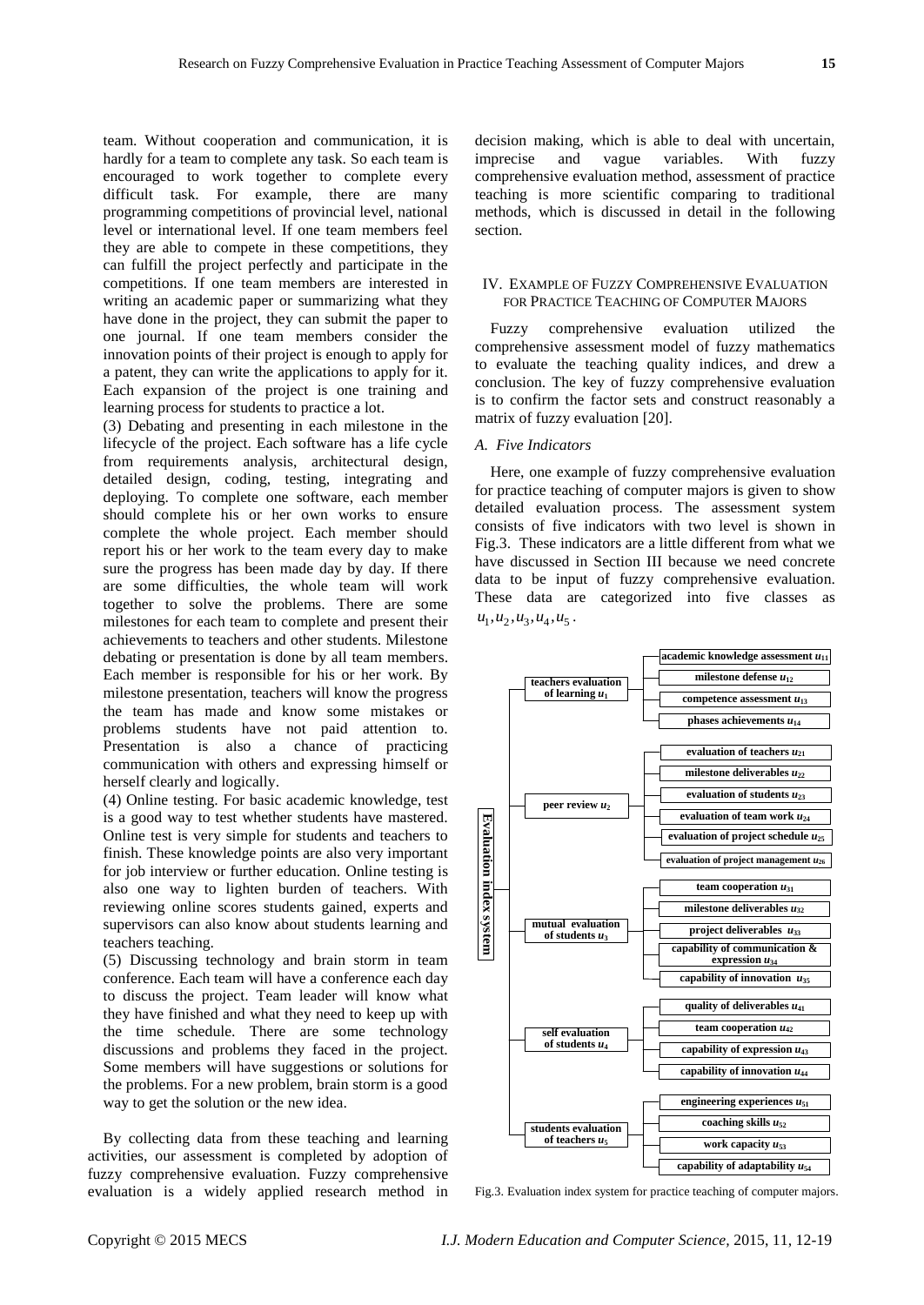For teachers' evaluation of learning, there are four factors we need to consider. The basic part is academic knowledge assessment. There are five milestone defenses in one project lifecycle, which are requirements analysis, design, coding, testing and final software. Teacher teams will give evaluation result for different student groups. Competence assessment consists of team cooperation, capability of communication and expression and capability of innovation. Phases achievements such as competition awards, papers published and patents corresponding to the project will be considered as one part of the evaluation result.

In peer review, experts are experienced engineers in software industry and some excellent graduated students of our university. These experts will evaluate deliverables students uploaded to the online open website and give suggestions to each team. Selected excellent graduated students are not only experts, but also set good examples for students to study hard. Students will be optimistic for their brighter future.

Mutual evaluation of students consists of five factors, which are team cooperation, milestone deliverables, project deliverables, capability of communication and expression, and capability of innovation. Functions of mutual evaluation are not only one means of evaluation, but also one way to learn from each other. By finding out what other groups have done in their project, each student will know how to improve their own project and keep up with others.

Self evaluation of students is new for evaluation of practice teaching. Usually a teacher does not think a student has an objective evaluation for himself or herself. But as one inseparable part of the whole evaluation system, it plays important role in our system. Based on mutual evaluation and peer review, students have a clear idea about evaluation of their project. So our teachers should believe each student will give a relatively fair and objective evaluation for their own work.

Students evaluation of teachers consists of four parts, which are engineering experiences, coaching skills, work capacity and capability of adaptability. The most important reason for this part is that opinions or evaluations of students to teachers are what they have learned from teachers. If the supervisor is a good teacher, students will learn a lot and they will give good evaluation for this teacher. Otherwise, students will give poor evaluation for the teacher. So it is another way to test whether students have worked hard and learned from teachers to complete their project.

## *B. Simple Introduction to Fuzzy Comprehensive Evaluation*

Take evaluation of Java project training as an example to show the assessment process.

Here, the evaluation indicator set is denoted as *U*, Here, the evaluation indicator set is denoted as<br> $U = \{u_1(teachers evaluation of learning), u_2(peer review),\}$  $U = {u_1(teachers evaluation of learning), u_2(peer review),$ <br> $u_3(mutual evaluation of students), u_4(self evaluation of students),$ 

 $u_5$ (*students evaluation of teachers*) $\}$ , where  $u_i$  *means ith* evaluation indicator. And the assessment vector set is denoted as *V*, which consists of five values. Here

 $V = \{v_1(excellent), v_2(good), v_3(medium), v_4(pass), v_5(fail)\}$ . Then, one single factor decision function f needs to be constructed as follows:

$$
f: U \to F(V)
$$
  

$$
u_i \mapsto f(u_i) = R_i = (r_{i1}, r_{i2}, r_{i3}, r_{i4}, r_{i5}) \in F(V)
$$
 (1)

The weight set is denoted as *A*, and  $A = \{a_1, a_2, a_3, a_4, a_5\}$ . The evaluation matrix of the vector *R* also needs to be constructed. The matrix reflects the fuzzy correlation relationship from the evaluation indicator set *U* to the assessment vector set *V*. Here,  $R = (R_1, R_2, R_3, R_4, R_5)^T$ . The final assessment is obtained by  $B = A \circ R \in F(V)$ , where  $\circ$  is a fuzzy complex operation. This operation can be  $M(\wedge, \vee)$  or  $M(\bullet, +)$ .

#### *C. Case Study*

By experiences of some experts, *A* has the following By experiences of some experts, *A* has the following values, which are  $a_1 = 0.25$ ,  $a_2 = 0.5$ ,  $a_3 = 0.15$ ,  $a_4 = 0.05$ ,  $a_5 = 0.05$ .

#### *(1) Judgment for teachers evaluation of learning*

Industry experts, students and other teachers have different evaluation for the teachers work. Suppose they have different influence for the final evaluation and set the weights as 0.5, 0.3 and 0.2. And evaluation result for the class is shown as Table 1. In Table 1, G means Good, E means Excellent, and M means Medium.

| Table 1. Average grades of evaluations for the course |  |  |  |  |  |
|-------------------------------------------------------|--|--|--|--|--|
|-------------------------------------------------------|--|--|--|--|--|

| types             | experts | students | other teachers |
|-------------------|---------|----------|----------------|
| weights           | 0.50    | 0.30     | 0.20           |
| evaluation grades | G       | F.       | М              |

So the evaluation vector for  $u_1$  when weights are chosen as the judgment values is:

 $R_1 = (r_{11}, r_{12}, r_{13}, r_{14}, r_{15}) = (0.30, 0.50, 0.20, 0.00, 0.00) \in F(V)$ 

*(2) Judgment for peer review*

Suppose  $u_2$  includes the following factors as:

$$
u_2 = \{u_{21}(evaluation of teachers),
$$
  
\n
$$
u_{22}(milestone deliverables),
$$
  
\n
$$
u_{23}(evaluation of students),
$$
  
\n
$$
u_{24}(evaluation of team work),
$$
  
\n
$$
u_{25}(evaluation of project schedule),
$$
  
\n
$$
u_{26}(evaluation of project management)\}
$$

And weights for these factors are  $a_{2i}$ , denoted as  $A_2$ .

$$
a_{21}
$$
=0.3,  $a_{22}$ =0.3,  $a_{23}$ =0.2,  $a_{24}$ =0.1,  $a_{25}$ =0.05,  $a_{26}$ =0.05.

There are three types of reviewers, which are

Copyright © 2015 MECS *I.J. Modern Education and Computer Science,* 2015, 11, 12-19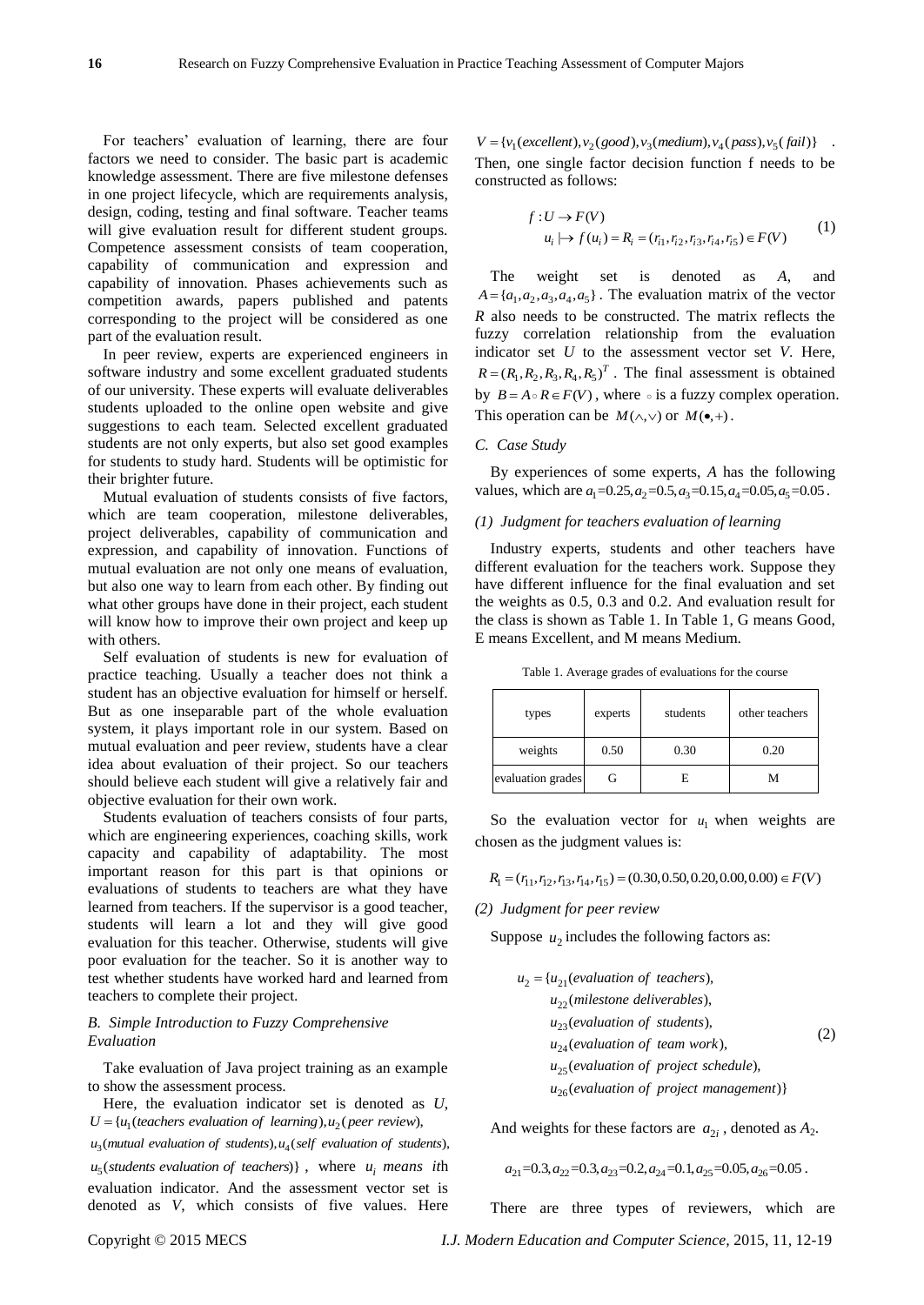supervisor, teachers and experts. Review result of these reviewers for the course is shown in Table 2.

| types                                | supervis      | teachers |      | experts |      |               |      |      |
|--------------------------------------|---------------|----------|------|---------|------|---------------|------|------|
|                                      | <sub>or</sub> |          | 2    | 1       | 2    | $\mathcal{R}$ | 4    | 5    |
| weights                              | 0.25          | 0.25     | 0.25 | 0.05    | 0.05 | 0.05          | 0.05 | 0.05 |
| evaluation of<br>teachers            | E             | G        | G    | G       | E    | M             | M    | G    |
| milestone<br>deliverables            | E             | E        | G    | G       | G    | G             | М    | P    |
| evaluation of<br>students            | E             | E        | G    | E       | E    | M             | M    | P    |
| evaluation of<br>team work           | E             | E        | G    | G       | M    | м             | M    | P    |
| evaluation of<br>project<br>schedule | E             | E.       | G    | G       | G    | G             | G    | G    |
| evaluation of<br><b>PM</b>           | E             | E        | E    | E       | E    | E             | G    | G    |

Table 2. Average grades of reviews from three types

Based on some machine learning algorithm, weights are set as 0.25, 0.25, 0.25, 0.05, 0.05, 0.05, 0.05, and 0.05 respectively. Then weights are chosen as judgment values to get the evaluation vector as follows:

$$
R_{21} = (0.30, 0.60, 0.10, 0.00, 0.00) \in F(V)
$$
  
\n
$$
R_{22} = (0.50, 0.40, 0.05, 0.05, 0.00) \in F(V)
$$
  
\n
$$
R_{23} = (0.60, 0.25, 0.10, 0.05, 0.00) \in F(V)
$$
  
\n
$$
R_{24} = (0.50, 0.30, 0.15, 0.05, 0.00) \in F(V)
$$
  
\n
$$
R_{25} = (0.50, 0.50, 0.00, 0.00, 0.00) \in F(V)
$$
  
\n
$$
R_{26} = (0.90, 0.10, 0.00, 0.00, 0.00) \in F(V)
$$

So the evaluation matrix  $R'_2$  for  $u_2$  is:

$$
R'_{2} = \begin{bmatrix} 0.30 & 0.60 & 0.10 & 0.00 & 0.00 \\ 0.50 & 0.40 & 0.05 & 0.05 & 0.00 \\ 0.60 & 0.25 & 0.10 & 0.05 & 0.00 \\ 0.50 & 0.30 & 0.15 & 0.05 & 0.00 \\ 0.50 & 0.50 & 0.00 & 0.00 & 0.00 \\ 0.90 & 0.10 & 0.00 & 0.00 & 0.00 \end{bmatrix}
$$
 (4)

Based on complex operation on the law of  $M(\wedge, \vee)$  in principal factor,  $B_2$  is computed as:

$$
B_2 = A_2 \circ R'_2 = (0.30, 0.30, 0.10, 0.05, 0.00) \in F(V) \tag{5}
$$

With one normalization conversion,  $R_2$  is computed based on  $B_2$ :

$$
R_2 = (r_{21}, r_{22}, r_{23}, r_{24}, r_{25}) = (0.40, 0.40, 0.13, 0.07, 0.00) \in F(V)
$$
\n(6)

#### *(3) Judgment for mutual evaluation of students*

For single factor  $u_3$ , the evaluation vector  $R_3$  is:

$$
R_3 = (r_{31}, r_{32}, r_{33}, r_{34}, r_{35}) = (0.40, 0.50, 0.30, 0.00, 0.00) \in F(V)
$$
\n(7)

#### *(4) Judgment for self evaluation of students*

For single factor  $u_4$ , the evaluation vector  $R_4$  is:

$$
R_4 = (r_{41}, r_{42}, r_{43}, r_{44}, r_{45}) = (0.40, 0.50, 0.30, 0.00, 0.00) \in F(V)
$$
\n(8)

#### *(5) Judgment for students evaluation of teachers*

For single factor  $u_5$ , the evaluation vector  $R_5$  is:

$$
R_5 = (r_{51}, r_{52}, r_{53}, r_{54}, r_{55}) = (0.55, 0.40, 0.30, 0.00, 0.00) \in F(V)
$$
\n(9)

So all of the single-factor evaluations constitute the fuzzy relationship *R* from *U* to *V*, that is the secondary evaluation matrix *R*:

$$
R = \begin{bmatrix} 0.30 & 0.50 & 0.20 & 0.00 & 0.00 \\ 0.40 & 0.40 & 0.13 & 0.07 & 0.00 \\ 0.40 & 0.50 & 0.30 & 0.00 & 0.00 \\ 0.50 & 0.50 & 0.30 & 0.00 & 0.00 \\ 0.55 & 0.40 & 0.05 & 0.00 & 0.00 \end{bmatrix}
$$
 (10)

Based on complex operation on the law of  $M(\wedge, \vee)$ , *B* is computed as:

$$
B = A \circ R = (0.25, 0.50, 0.15, 0.05, 0.05) \circ
$$

$$
B = A \circ R = (0.25, 0.50, 0.15, 0.05, 0.05) \circ
$$
  
\n
$$
\begin{bmatrix}\n0.30 & 0.50 & 0.20 & 0.00 & 0.00 \\
0.40 & 0.40 & 0.13 & 0.07 & 0.00 \\
0.40 & 0.50 & 0.30 & 0.00 & 0.00 \\
0.50 & 0.50 & 0.30 & 0.00 & 0.00 \\
0.55 & 0.40 & 0.05 & 0.00 & 0.00\n\end{bmatrix}
$$
(11)  
\n
$$
= (0.40, 0.40, 0.20, 0.07, 0.00) \in F(V)
$$

With maximum membership principle, the course can be evaluated as excellent or good.

With weighted average principle, normalization of *B* is first computed:

$$
B' = (0.3728, 0.3738, 0.1869, 0.0654, 0.00) \tag{12}
$$

And grade for excellent is (100+90)/2=95, grade for good is (90+80)/2=85, grade for medium is (80+70)/2=75, grade for pass is  $(70+60)/2=65$  and grade for fail is 55. Then, the evaluation result is:

 $(0.3728, 0.3738, 0.1869, 0.0654, 0.00)(95, 85, 75, 65, 55)^{T} = 85.6$ 

The course can be evaluated as good.

If another fuzzy operation  $M(\bullet, +)$  is adopted, the computation process is as follows.

$$
B_2 = A_2 \circ R'_2 = (0.48, 0.41, 0.08, 0.03, 0.00) \in F(V) \tag{13}
$$

After normalization,  $R_2 = B_2$  is obtained. So second level evaluation matrix *R* becomes:

Copyright © 2015 MECS *I.J. Modern Education and Computer Science,* 2015, 11, 12-19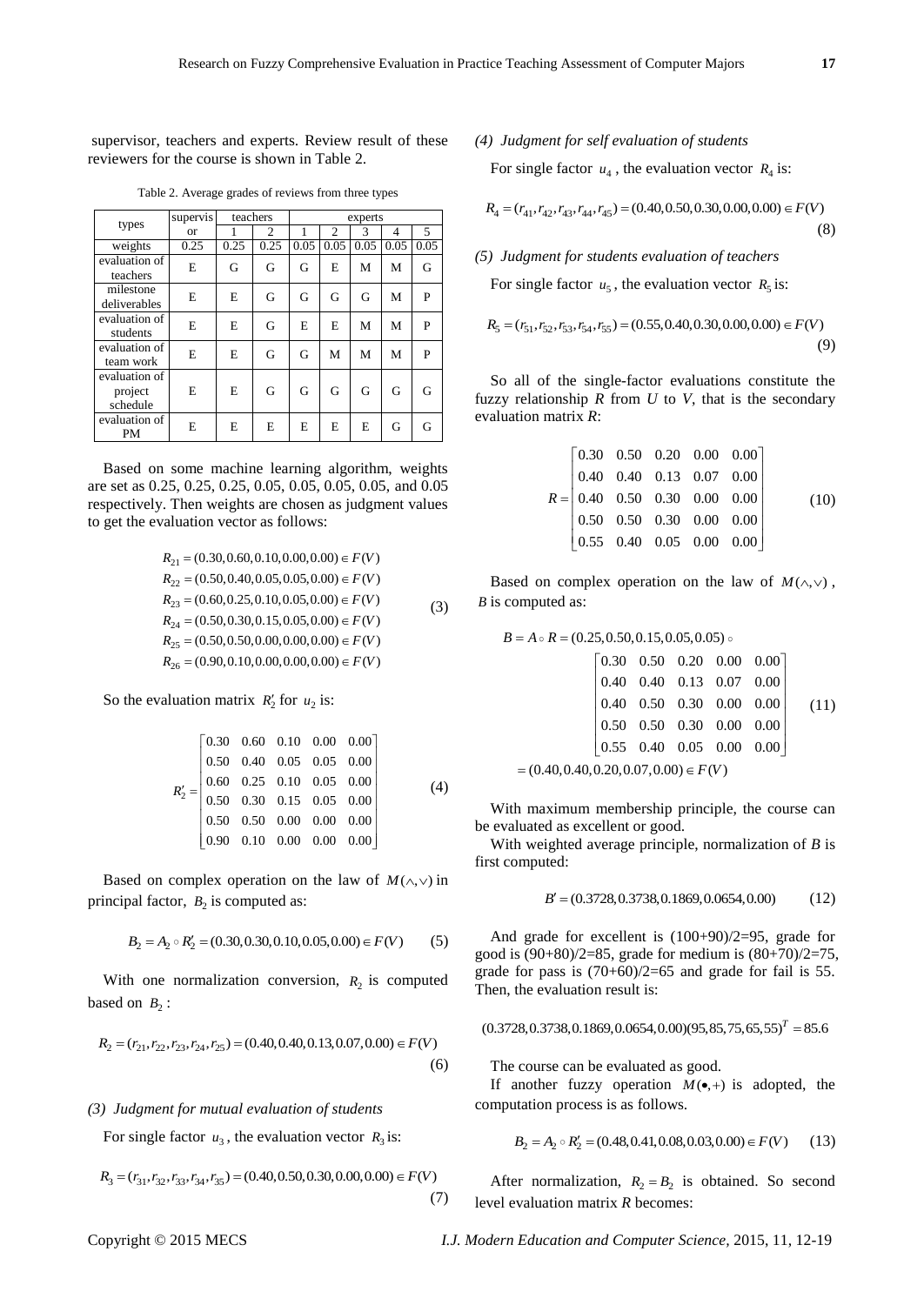$$
R = \begin{bmatrix} 0.30 & 0.50 & 0.20 & 0.00 & 0.00 \\ 0.48 & 0.41 & 0.08 & 0.03 & 0.00 \\ 0.40 & 0.50 & 0.30 & 0.00 & 0.00 \\ 0.50 & 0.50 & 0.30 & 0.00 & 0.00 \\ 0.55 & 0.40 & 0.05 & 0.00 & 0.00 \end{bmatrix}
$$
 (14)

The final evaluation result *B* is computed as:

$$
B = A \circ R = (0.25, 0.50, 0.15, 0.05, 0.05) \circ
$$

$$
B = A \circ K = (0.25, 0.50, 0.15, 0.05, 0.05) \circ
$$
  
\n
$$
\begin{bmatrix}\n0.30 & 0.50 & 0.20 & 0.00 & 0.00 \\
0.48 & 0.41 & 0.08 & 0.03 & 0.00 \\
0.40 & 0.50 & 0.30 & 0.00 & 0.00 \\
0.50 & 0.50 & 0.30 & 0.00 & 0.00 \\
0.55 & 0.40 & 0.05 & 0.00 & 0.00\n\end{bmatrix}
$$
(15)  
\n
$$
= (0.4225, 0.45, 0.1525, 0.015, 0.00) \in F(V)
$$

After normalization, *B* becomes *B* , that is:

$$
B' = (0.4063, 0.4327, 0.1466, 0.0144, 0) \tag{16}
$$

With maximum membership principle, the course can be evaluated as good with 0.4327 is maximize.

With weighted average principle, normalization of *B* and grade vector (95, 85, 75, 65, 55) are first computed and the final evaluation result is:

# $(0.4063, 0.4327, 0.1466, 0.0144, 0.00)(95, 85, 75, 65, 55)^{T} = 87.3 \quad (17)$

So the course can be evaluated as good.

With fuzzy comprehensive evaluation method, all data source contributes to the final evaluation result. With the evaluation data, university and teachers will have a clear idea about the practice teaching. For example, they will know whether there exist some problems needed to be solved or what teaching activities and teaching methods are popular for students to accept. Certainly, the indicators set can be at level 1, level 2 to level 3. We only list some main factors which influence the teaching practice.

#### V. CONCLUSIONS

There are some problems existing in artificial evaluation ways. For example, the evaluation results of the teaching quality were very subjective, unscientific, and the accuracy of evaluation was very low, which cannot efficiently reflect the real level of teaching of teachers. With development of Internet and information technology, how to take advantage of the information technology to evaluate the teaching quality scientifically and accurately is put on the agenda. To solve these problems, we tried to apply fuzzy comprehensive evaluation method in evaluating practice teaching of computer majors. Some data set is collected in the teaching process without extra workloads of management staff of the university. Then the indicator data is input into the fuzzy comprehensive model to get a scientific

and reasonable evaluation result for the teaching. Case study shows this approach can reduce subjectivity in the evaluation process and shows the applicability of this teaching reform to provide a valuable tool in the practice teaching of computer majors. Certainly, the model, membership and weights need to be updated and regulated based on experiences or some machine learning algorithm to ensure the accuracy. Our future work will be focused on automatic optimal model based on machine learning and teaching evaluation reform based on combination of different effective evaluation methods.

#### ACKNOWLEDGMENT

This work was supported in part by a project from Association for Educational Assessment of Liaoning Province with grant no. PJHYYB15048 and supported by Natural Science Foundation with grant no. 71303031.

#### **REFERENCES**

- [1] S. Liu, P. Chen, "Research on cultivation of ethnic minorities IT talents in nationalities universities," International Journal of Modern Education and Computer Science, 2014, no. 2, pp.33–40.
- [2] S. Liu, P. Chen, "Adoption of Employment-oriented Experience Training Program to Improve Undergraduates Employment Competence," International Journal of Modern Education and Computer Science, 2012, vol.4, no.2, pp.52–58.
- [3] Y. Zhou, C. J. Xing, "Research on Assessment Method of Practice Teaching for Computer Majors," *Computer Education*, 2013, no.12, pp.59–62.
- [4] L. P. Zhang, D. S. Liu, C. H. Wang, "Reform and Practice of The Evaluation Method of Programming Courses," *Computer Education*, 2010, no.2, pp.17–29, 16.
- [5] Q. H. Do, J.-F. Chen, "An Evaluation of Teaching Performance: The Fuzzy AHP and Comprehensive Evaluation Approach," *WSEAS Transactions on Information Science and Applications*, vol.10, no.3, pp. 90–99.
- [6] P. Dong, F. Dai, "Evaluation for Teaching Quality Based on Fuzzy Neural Network," *Proceedings of the First International Workshop on Education Technology and Computer Science*, 2009, pp. 112–115.
- [7] Z. M. Zhu, "Application of Data Mining Technology in the Information Technology of College English Teaching," *Advance Journal of Food Science and Technology*, 2013, vol.5, no.7, pp. 969–975.
- [8] H. Y. Ma, J. K. Chen, N. Yang, et al. Application and Study of Ordinal Decision Tree in the Teaching Quality Evaluation," *Journal of Applied Sciences*, 2013, vol.13, no. 19, pp.3903–3908.
- [9] J. Yang, H. Jiang, H. Zhang, "Teaching Assistant Evaluation Based on Support Vector Machines with Parameters Optimization," *Information Technology Journal*, 2011, vol.10, no.11, pp.2140–2146.
- [10] X. Shun, H. Chang, "An Analysis of Teaching Quality and Employment Status Based on Rough Set," *Information Technology Journal*, 2012, vol.11, no.4, pp.508–511.
- [11] M. Luo, "Application of AHP-DEA-FCE Model in College English Teaching Quality Evaluation," *International Journal of Applied Mathematics and Statistics*, 2013, vol.51, no.21, pp.101–108.
- [12] R. Song, T. Liu, "The Application of Modified BP Neural Network Method to the Evaluation of the Quality of